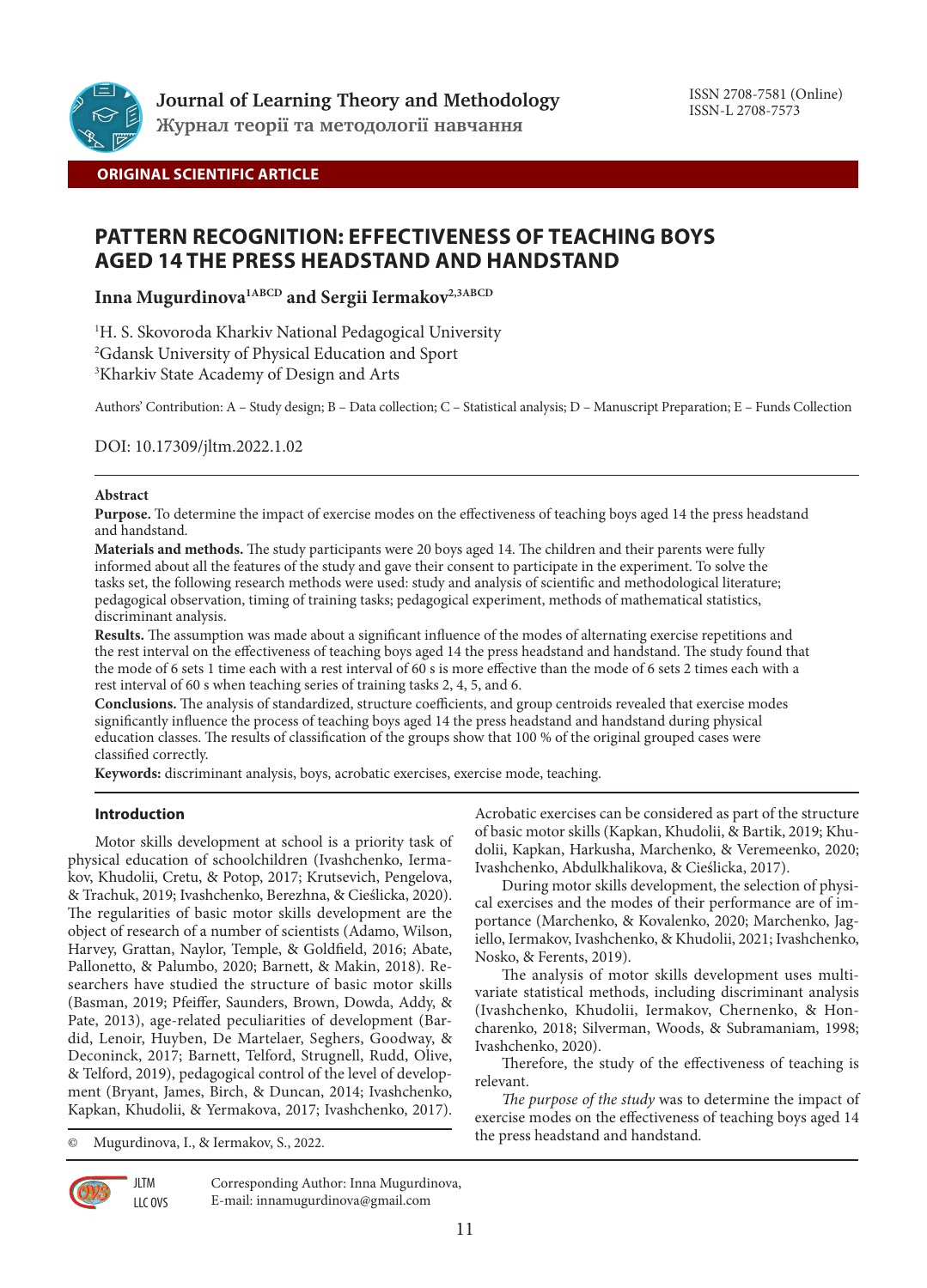## **Materials and methods**

## *Study participants*

The study participants were 20 boys aged 14. The children and their parents were fully informed about all the features of the study and gave their consent to participate in the experiment.

## *Organization of the study*

To solve the tasks set, the following research methods were used: study and analysis of scientific and methodological literature; pedagogical observation, timing of training tasks; pedagogical experiment, methods of mathematical statistics, discriminant analysis.

The pedagogical experiment examined the influence of 6 and 12 repetitions with a 60-second rest interval during a physical education class on the number of repetitions of training tasks to the 100% level of proficiency. In the first group ( $n = 10$ ), the boys repeated the tasks 6 sets 1 time each with a rest interval of 60 s, in the second group  $(n = 10) - 6$ sets 2 times each with a rest interval of 60 s.

During teaching, the method of algorithmic instructions was used (Shlemin, 1973). The program of teaching the press headstand and handstand was developed based on the data of Shlemin (1973), Khudolii (2008) and included the following training tasks:

| <b>Informative frame</b><br>(what is performed)                                                                                                                                                                                                                                             | <b>Operational</b> frame<br>(how it is performed)                                                                            | <b>Control</b> frame<br>(transition to training the next exercise)                    |  |  |  |
|---------------------------------------------------------------------------------------------------------------------------------------------------------------------------------------------------------------------------------------------------------------------------------------------|------------------------------------------------------------------------------------------------------------------------------|---------------------------------------------------------------------------------------|--|--|--|
|                                                                                                                                                                                                                                                                                             | First series of training tasks - exercises to develop motor abilities                                                        |                                                                                       |  |  |  |
| From standing position, with the back against stall Performed by jumping off both feet, hold<br>bars, proceed to arch hang                                                                                                                                                                  | the position for 3-4 seconds                                                                                                 | Repeat 3–5 times                                                                      |  |  |  |
| A push-up position. Bend arms and knees (5 times<br>in 5-6 seconds)                                                                                                                                                                                                                         | Performed with maximum amplitude                                                                                             | If the student performs the exercise for<br>5-6 seconds, proceed to the next exercise |  |  |  |
|                                                                                                                                                                                                                                                                                             | Second series of training tasks - exercises to master starting and ending positions                                          |                                                                                       |  |  |  |
| From squat, lean forward, put the head down on<br>mat on the marking and evenly shift the body Hold the position for 3-4 seconds<br>weight to the head and arms                                                                                                                             |                                                                                                                              | Repeat 3 times                                                                        |  |  |  |
| The same, lifting the legs off the floor and keeping<br>them bent, straighten the back                                                                                                                                                                                                      | Perform the exercise with assistance                                                                                         | Repeat 3 times                                                                        |  |  |  |
|                                                                                                                                                                                                                                                                                             | Third series of training tasks – actions without which it is impossible to perform the target exercise                       |                                                                                       |  |  |  |
| Lifting the legs off the floor and keeping them<br>bent, straighten the back                                                                                                                                                                                                                | Arriving to headstand and handstand<br>should be done without any effort, by Repeat 3 times<br>simply straightening the legs |                                                                                       |  |  |  |
| Lifting the legs off the floor and keeping them<br>bent, straighten the back                                                                                                                                                                                                                | Push off with the feet and, helping with<br>hands, arrive to headstand. Straighten the Repeat 3 times<br>legs                |                                                                                       |  |  |  |
|                                                                                                                                                                                                                                                                                             | Fourth series of training tasks - teaching the ability to assess movements in space, by time and muscular effort             |                                                                                       |  |  |  |
| In kneeling position, bending and straightening of Bend the arms simultaneously with If the student performs the exercise for<br>the arms (5 times)<br>Bending and straightening of the arms in stoop Plant the hands on the floor a step's length If the student performs the exercise for | straightening the legs as quickly as possible 5-6 seconds, proceed to the next exercise                                      |                                                                                       |  |  |  |
| standing position (5 times)                                                                                                                                                                                                                                                                 | away from the toes                                                                                                           | 5-6 seconds, proceed to the next exercise                                             |  |  |  |
| From normal standing position, lean forward,<br>touch the floor with the hands and, moving the<br>hands forward on the floor, adopt a push-up<br>position, return to starting position in the same<br>way                                                                                   | Do not bend knees when performing the<br>exercise                                                                            | Perform the exercise for 6 seconds                                                    |  |  |  |
|                                                                                                                                                                                                                                                                                             | Fifth series of training tasks - preliminary exercises                                                                       |                                                                                       |  |  |  |
| From squat, lean forward, put the head down on<br>mat and evenly shift the body weight to the head<br>and arms for 3-4 seconds                                                                                                                                                              | Straightening the back, hold balance with If the student performs the exercise 3<br>bent legs                                | times, proceed to the next exercise                                                   |  |  |  |
| From squat, lean forward, put the head down on<br>mat on the marking and evenly shift the body<br>weight to the head and arms                                                                                                                                                               | Straighten the legs, hold balance without Correct performance of the series on 3<br>bending the legs for 3-4 seconds         | attempts                                                                              |  |  |  |
| A headstand with the back and legs against the stall<br>bars, without assistance                                                                                                                                                                                                            | Focus on the exercise technique                                                                                              | Correct performance of the series on 3<br>attempts                                    |  |  |  |
| Sixth series of training tasks – the entire exercise                                                                                                                                                                                                                                        |                                                                                                                              |                                                                                       |  |  |  |
| A headstand with the back and legs against the stall<br>bars, with assistance                                                                                                                                                                                                               | Hold the position for 5–6 seconds                                                                                            | Correct performance of the series on 3<br>attempts                                    |  |  |  |
| A headstand with the back and legs against the stall<br>bars, without assistance                                                                                                                                                                                                            | Hold the position for 5-6 seconds                                                                                            | Correct performance of the series on 3<br>attempts                                    |  |  |  |
| A headstand without assistance                                                                                                                                                                                                                                                              | Hold the position for 5–6 seconds                                                                                            | Correct performance of the series on 3<br>attempts                                    |  |  |  |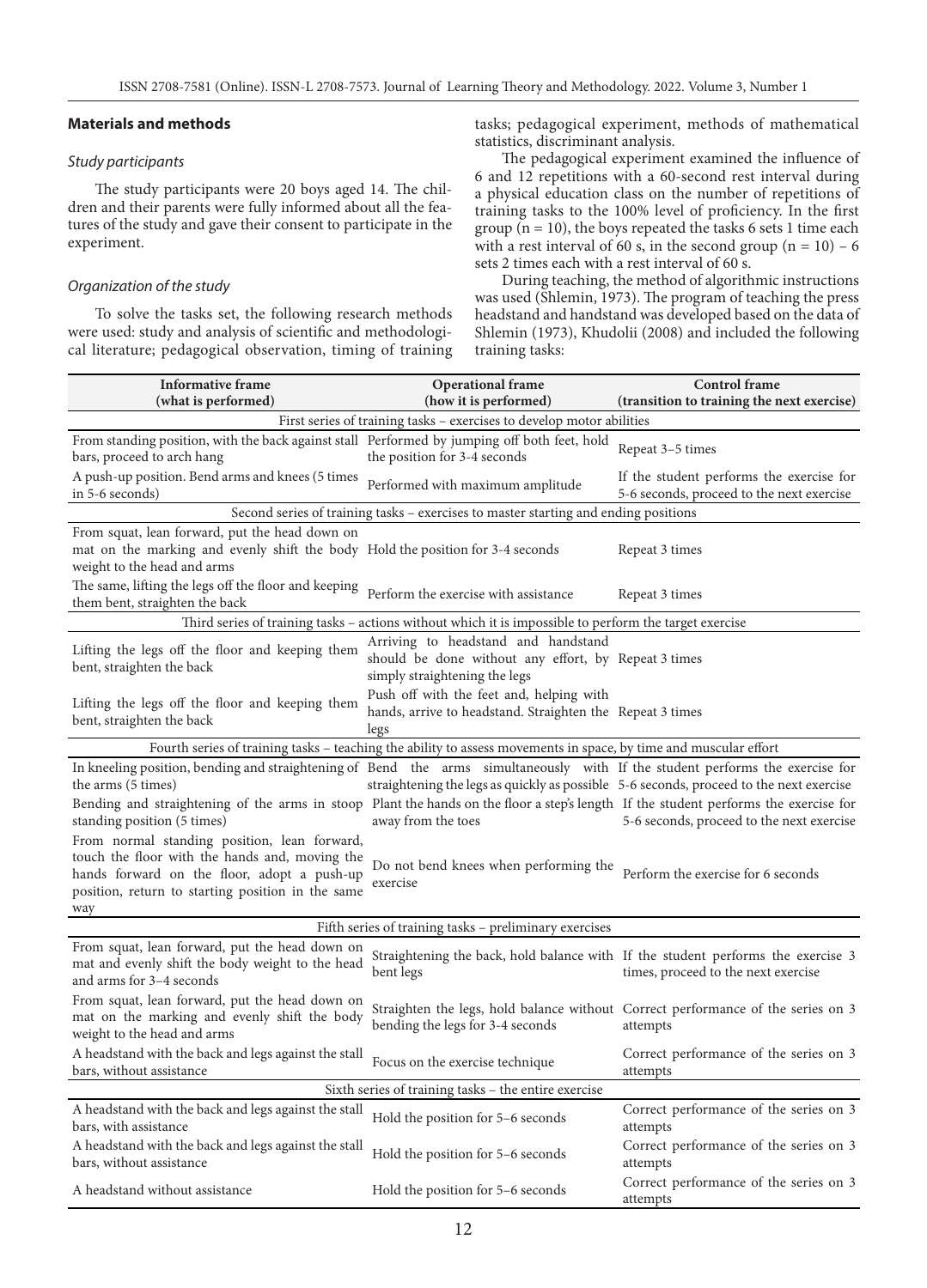Mugurdinova, I., & Iermakov, S. (2022). Pattern Recognition: Effectiveness of Teaching Boys Aged 14 the Press Headstand and Handstand

| Series of tasks | of $60 s$ |                       | 6 repetitions, rest interval 12 repetitions, rest interval<br>of $60 s$ |                       |            | Wilks' |            |                |     |      |
|-----------------|-----------|-----------------------|-------------------------------------------------------------------------|-----------------------|------------|--------|------------|----------------|-----|------|
|                 | Mean      | <b>Std. Deviation</b> | Mean                                                                    | <b>Std. Deviation</b> | $\Delta x$ | Lambda | F          | df1            | df2 | Sig. |
|                 | 5.3       | 2.11                  | 4.8                                                                     | 2.39                  | 0.5        | .987   | $.245 - 1$ |                | 18  | .626 |
| 2               | 6.9       | 2.02                  | 12.1                                                                    | 3.63                  | $-5.2$     | .535   | 15.620 1   |                | 18  | .001 |
| 3               | 14.6      | 2.87                  | 15.5                                                                    | 2.17                  | $-0.9$     | .967   | $.624$ 1   |                | 18  | .440 |
| 4               | 9.4       | 2.06                  | 13.4                                                                    | 1.71                  | $-4$       | .448   | 22.222     | $\blacksquare$ | 18  | .000 |
| 5               | 5.6       | 2.98                  | 12.0                                                                    | 3.16                  | $-6.4$     | .454   | 21.634 1   |                | 18  | .000 |
| 6               | 6.6       | 1.83                  | 10.0                                                                    | 2.05                  | $-3.4$     | .542   | 15.211     |                | 18  | .001 |

**Table 1.** Group Statistics. Boys Aged 14

The next exercise started on condition of correct performance of the previous exercise on three consecutive attempts. The number of repetitions required for correct performance on three consecutive attempts was recorded. The level of proficiency in the exercises was determined by the alternative method: "performed" or "failed". A technically correct performance of the exercise gave the students "1" point; a failure to perform the exercise gave them "0" entered in the protocol.

#### *Statistical analysis*

The study materials were processed using the IBM SPSS 20 statistical analysis program. Discriminant analysis was conducted. For each canonical discriminant function, the study calculated the following: eigenvalue, variance percentage, canonical correlation, Wilks' lambda, Chi-square. For each step: prior probabilities, Fisher's function coefficients, unstandardized function coefficients, Wilks' lambda for each canonical function.

The study protocol was approved by the Ethical Committee of the University. In addition, the children and their parents or legal guardians were fully informed about all the features of the study, and a signed informed consent document was obtained from all the parents.

#### **Results**

The analysis of averages shows that statistically significant differences in the number of repetitions are observed in performing series of training tasks 2, 4, 5, and 6. The boys aged 14 who use the first mode (6 sets 1 time each with a rest interval of 60 s) need fewer repetitions to master the movements (Table 1).

To determine the impact of different modes of exercises on the level of proficiency, discriminant analysis was conducted (Tables 2-6). A necessary condition for discriminant analysis is the homogeneity of variances and covariances of data. The Box's M test confirms the assumption about the homogeneity of variances and covariances (Table 2).

**Table 2.** Box's M Test For Testing Equal Population Covariance Matrices (DA)

|   | Box's M | 32.952   |  |  |
|---|---------|----------|--|--|
|   | Approx. | 1.521    |  |  |
| F | df1     | 15       |  |  |
|   | df2     | 1304.526 |  |  |
|   | Sig.    | .090     |  |  |

The first canonical function explains 100% of the results variation, which indicates its high informativity ( $r = 0.891$ ) (see Table 3). The analysis of the canonical function shows its statistical significance ( $\lambda_1$ = 0.207; p<sub>1</sub>= 0.001). The first function has a high discriminative ability and value in interpretation of the general population (Table 4).

**Table 3.** Eigenvalues for Developing Discriminant Model (Canonical Correlation). Boys Aged 14

| <b>Variance</b><br>Correlation<br>$\%$ |
|----------------------------------------|
| 100.0<br>100.0<br>.891                 |
|                                        |

**Table 4.** Outcomes of Calculated Wilks' Lambda of Discriminant Function. Boys Aged 14

| Test of Function(s) Wilks' Lambda Chi-square df Sig. |     |        |        |  |
|------------------------------------------------------|-----|--------|--------|--|
|                                                      | 207 | 24 417 | 5 .000 |  |

The standardized canonical discriminant function coefficients make it possible to determine the ratio of the contribution of variables to the function result. The results of the second and fifth series of training tasks make the largest contribution to the first canonical function. The above indicates that the exercises of the second (exercises to master starting and ending positions) and the fifth (preliminary exercises) series of training tasks are the most sensitive to exercise modes in boys aged 14 (Table 5).

**Table 5.** Standardized Canonical Discriminant Function Coefficients. Boys Aged 14

| Series of tasks | <b>Function</b> |
|-----------------|-----------------|
|                 |                 |
| Series 1        | $-.494$         |
| Series 2        | .814            |
| Series 3        | $-.478$         |
| Series 4        | .139            |
| Series 5        | .982            |

The structure canonical discriminant function coefficients are the coefficients of correlation between the variables and the function. Thus, the function is most closely connected with the number of repetitions of exercises of the fourth (the ability to assess movements in space, by time and muscular effort), the fifth (preliminary exercises), and the second (exercises to master starting and ending positions) series of training tasks ( $r_4$  = 0.568;  $r_5$  = 0.560;  $r_2$  = 0.476) (Table 6).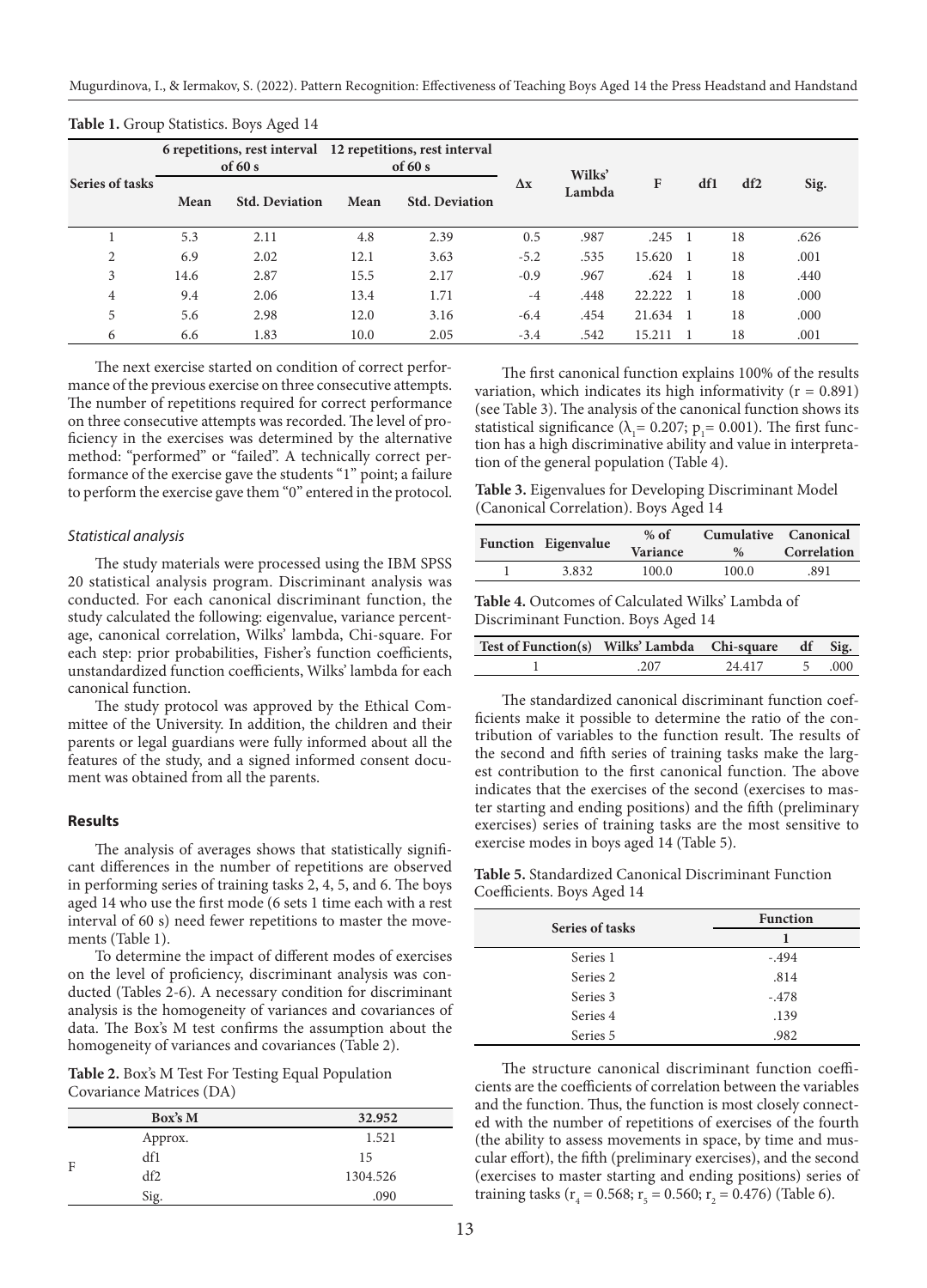#### **Table 6.** Structure Matrix. Boys Aged 14

| Series of tasks | <b>Function</b> |  |  |
|-----------------|-----------------|--|--|
|                 |                 |  |  |
| Series 4        | .568            |  |  |
| Series 5        | .560            |  |  |
| Series 2        | .476            |  |  |
| Series $6a$     | .462            |  |  |
| Series 3        | .095            |  |  |
| Series 1        | $-.060$         |  |  |

<sup>a</sup> This variable is not used in the analysis.

**Table 7.** Canonical Discriminant Function Coefficients (Unstandardized coefficients)

| Series of tasks | <b>Function</b> |  |  |
|-----------------|-----------------|--|--|
|                 |                 |  |  |
| Series 1        | $-.219$         |  |  |
| Series 2        | .277            |  |  |
| Series 3        | $-.188$         |  |  |
| Series 4        | .073            |  |  |
| Series 5        | .319            |  |  |
| (Constant)      | $-2.345$        |  |  |

#### **Table 8.** Functions at Group Centroids. Boys Aged 14

| <b>Exercise Mode</b>                        | <b>Function</b> |  |  |
|---------------------------------------------|-----------------|--|--|
|                                             |                 |  |  |
| $1 - 6$ repetitions, rest interval of 60 s  | $-1.857$        |  |  |
| $2 - 12$ repetitions, rest interval of 60 s | 1857            |  |  |

The coordinates of centroids for two groups make it possible to interpret the canonical function in relation to the role in classification. At the positive pole is a centroid for the exercise mode of 12 repetitions ( $M_{12} = 1.857$ ), at the negative – a centroid for the exercise mode of 6 repetitions ( $M_6 = -1.857$ ) (see Table 8, Fig. 1, 2). This indicates a significant difference in the impact of exercise repetition modes on the number of repetitions required for motor skills development in boys aged 14 during physical education classes. The results of classification of the groups show that 100.0 % of the original grouped cases were classified correctly (Table 9). Based on the discriminant function coefficients and centroids, it is pos-



12 repetitions, rest interval of 60 s

sible to calculate the number of repetitions for mastering the motor skill (Table 7). The value of the centroid for the exercise mode of 6 repetitions is approximate for calculation  $(M<sub>6</sub> = -1.857).$ 

|                              |       |                                             |       | <b>Predicted Group Membership</b> | <b>Total</b> |
|------------------------------|-------|---------------------------------------------|-------|-----------------------------------|--------------|
|                              |       | <b>Exercise Mode</b>                        |       |                                   |              |
| Original                     | Count | $1 - 6$ repetitions, rest interval of 60 s  | 10    | $\theta$                          | 10           |
|                              |       | $2 - 12$ repetitions, rest interval of 60 s |       | 10                                | 10           |
|                              | $\%$  | $1 - 6$ repetitions, rest interval of 60 s  | 100.0 | .0                                | 100.0        |
|                              |       | $2 - 12$ repetitions, rest interval of 60 s |       | 100.0                             | 100.0        |
| Cross-validated <sup>b</sup> |       | $1 - 6$ repetitions, rest interval of 60 s  | 10    | 0                                 | 10           |
|                              | Count | $2 - 12$ repetitions, rest interval of 60 s |       | 9                                 | 10           |
|                              |       | $1 - 6$ repetitions, rest interval of 60 s  | 100.0 | .0                                | 100.0        |
|                              | $\%$  | $2 - 12$ repetitions, rest interval of 60 s | 10.0  | 90.0                              | 100.0        |

Table 9. Classification Results<sup>a,c</sup>

a. 100.0% of original grouped cases correctly classified.

b. Cross validation is done only for those cases in the analysis. In cross validation, each case is classified by the functions derived from all cases other than that case.

c. 90.0% of cross-validated grouped cases correctly classified.

#### Canonical Discriminant Function 1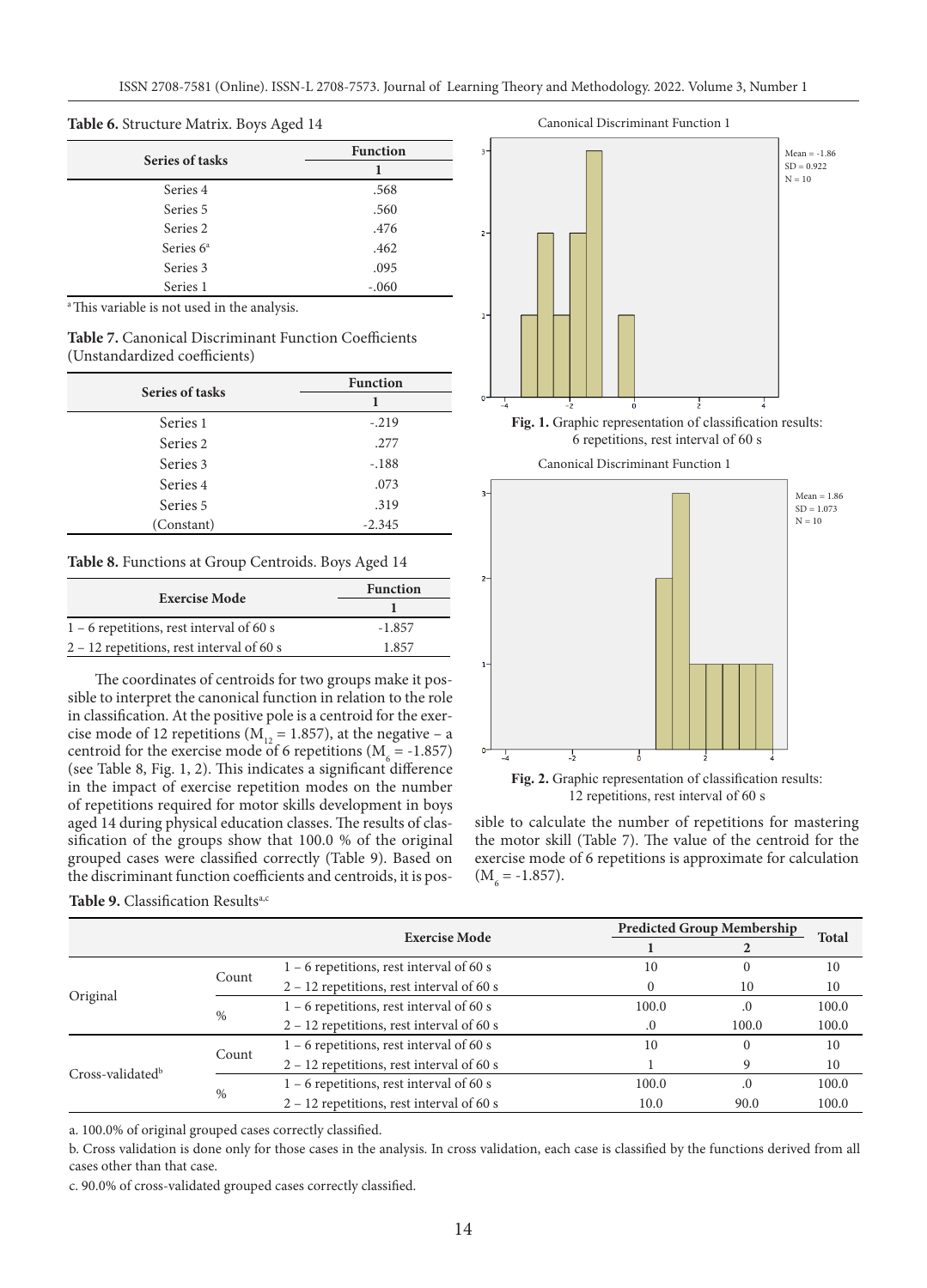Mugurdinova, I., & Iermakov, S. (2022). Pattern Recognition: Effectiveness of Teaching Boys Aged 14 the Press Headstand and Handstand

### **Discussion**

The assumption was made about a significant influence of the modes of alternating exercise repetitions and the rest interval on the effectiveness of teaching boys aged 14 the press headstand and handstand. The study found that the mode of 6 sets 1 time each with a rest interval of 60 s is more effective than the mode of 6 sets 2 times each with a rest interval of 60 s when teaching series of training tasks 2, 4, 5, and 6 ( $p < 0.05$ ).

These data complement the knowledge about the development of motor skills (Adamo, Wilson, Harvey, Grattan, Naylor, Temple, & Goldfield, 2016; Abate, Pallonetto, & Palumbo, 2020; Barnett, & Makin, 2018) and the importance of teaching in schoolchildren's physical education (Ivashchenko, Iermakov, Khudolii, Cretu, & Potop, 2017; Krutsevich, Pengelova, & Trachuk, 2019; Ivashchenko, Berezhna, & Cieślicka, 2020).

Structure canonical discriminant function coefficients indicate that the process of motor skills development is influenced by the selection of motor tasks and the modes of their performance. The obtained data complement the knowledge about the effectiveness of using discriminant analysis to assess the teaching process (Ivashchenko, Khudolii, Iermakov, Chernenko, & Honcharenko, 2018; Silverman, Woods, & Subramaniam, 1998; Ivashchenko, 2020), the level of schoolchildren's motor fitness (Teunissen, ter Welle, Platvoet, Faber, Pion, & Lenoir, 2021; Tkachenko, 2020; Zhang, Chen, Chen, S., Hong, Loflin, & Ennis, 2014) and on the impact of exercise regimes on learning effectiveness (Ivashchenko, & Karpunets, 2001; Ivashchenko, & Kapkan, 2015; Cieślicka, & Ivashchenko, 2017).

To plan the teaching process on the basis of unstandardized discriminant function coefficients and centroids, it is possible to calculate the number of repetitions for mastering the motor skill:

 $Y = -2.345 - 0.219X_1 + 0.277X_2 - 0.188X_3 + 0.073X_4 + 0.319X_5$ where Y is the function value,  $X_1$ - $X_5$  are the number of repetitions to master the motor task.

The value of the centroid for the exercise mode of 6 repetitions is approximate for calculation ( $M<sub>6</sub>$  = -1.857).

### **Conclusions**

The analysis of standardized, structure coefficients, and group centroids revealed that exercise modes significantly influence the process of teaching boys aged 14 the press headstand and handstand during physical education classes. The results of classification of the groups show that 100 % of the original grouped cases were classified correctly.

The study found that the mode of 6 sets 1 time each with a rest interval of 60 s is more effective than the mode of 6 sets 2 times each with a rest interval of 60 s when teaching series of training tasks 2, 4, 5, and 6.

#### **Acknowledgment**

The study was carried out according to the research plan of the Department of Theory and Methodology of Physical Education of H. S. Skovoroda Kharkiv National Pedagogical University within the topic "Theoretical and methodological foundations of modeling the learning process and motor abilities development in children and adolescents" (2013– 2022) (state registration number 0112U002008).

#### **Conflict of interest**

The authors declare that there is no conflict of interest.

#### **References**

- Ivashchenko, O., Iermakov, S., Khudolii, O., Cretu, M., & Potop, V. (2017). Level of physical exercises' mastering in structure of 11-13 yrs age boys' motor fitness. *Pedagogics, Psychology, Medical-Biological Problems of Physical Training and Sports, 21*(5), 236-243. https://doi.org/10.15561/18189172.2017.0506
- Krutsevich, T., Pengelova, N., & Trachuk, S. (2019). Modeltarget characteristics of physical fitness in the system of programming sports and recreational activities with adolescents. *Journal of Physical Education and Sport,* 19, 242-248. https://doi.org/10.7752/jpes.2019.s1036
- Ivashchenko, O., Berezhna, H., & Cieślicka, M. (2020). Motor Skills in the Structure of Physical Fitness of 7-Year-Old Boys. *Journal of Learning Theory and Methodology, 1*(1), 14-19. https://doi.org/10.17309/jltm.2020.1.02
- Adamo, K. B., Wilson, S., Harvey, A. L. J., Grattan, K. P., Naylor, P.-J., Temple, V. A., & Goldfield, G. S. (2016). Does intervening in childcare settings impact fundamental movement skill development? *Medicine and Science in Sports and Exercise, 48*(5), 926-932. https://doi.org/10.1249/MSS.0000000000000838
- Abate, M., Pallonetto, L., & Palumbo, C. (2020). The effectiveness of motor activity on psychomotor development in school-aged children. *Journal of Human Sport and Exercise, 15*(Proc2), 222–231. https://doi.org/10.14198/jhse.2020.15.Proc2.13
- Barnett, L. M., & Makin, O. (2018). An app to assess young children's perceptions of movement competence. *Journal of Motor Learning and Development,* 6, S252-S263. https://doi.org/10.1123/jmld.2017-0039
- Bardid, F., Lenoir, M., Huyben, F., De Martelaer, K., Seghers, J., Goodway, J. D., & Deconinck, F. J. A. (2017). The effectiveness of a community-based fundamental motor skill intervention in children aged 3–8 years: Results of the "Multimove for Kids" project. *Journal of Science and Medicine in Sport, 20*(2), 184-189. https://doi.org/10.1016/j.jsams.2016.07.005
- Barnett, L. M., Telford, R. M., Strugnell, C., Rudd, J., Olive, L. S., & Telford, R. D. (2019). Impact of cultural background on fundamental movement skill and its correlates. *Journal of Sports Sciences, 37*(5), 492-499. https://doi.org10.1080/02640414.2018.1508399
- Basman, A. J. (2019). Assessment criteria of fundamental movement skills for various age groups: A systematic review. *Journal of Physical Education and Sport, 19*(1), 722-732. https://doi.org/10.7752/jpes.2019.01104
- Pfeiffer, K. A., Saunders, R. P., Brown, W. H., Dowda, M., Addy, C. L., & Pate, R. R. (2013). Study of Health and Activity in Preschool Environments (SHAPES): Study protocol for a randomized trial evaluating a multi-component physical activity intervention in preschool children. *BMC Public*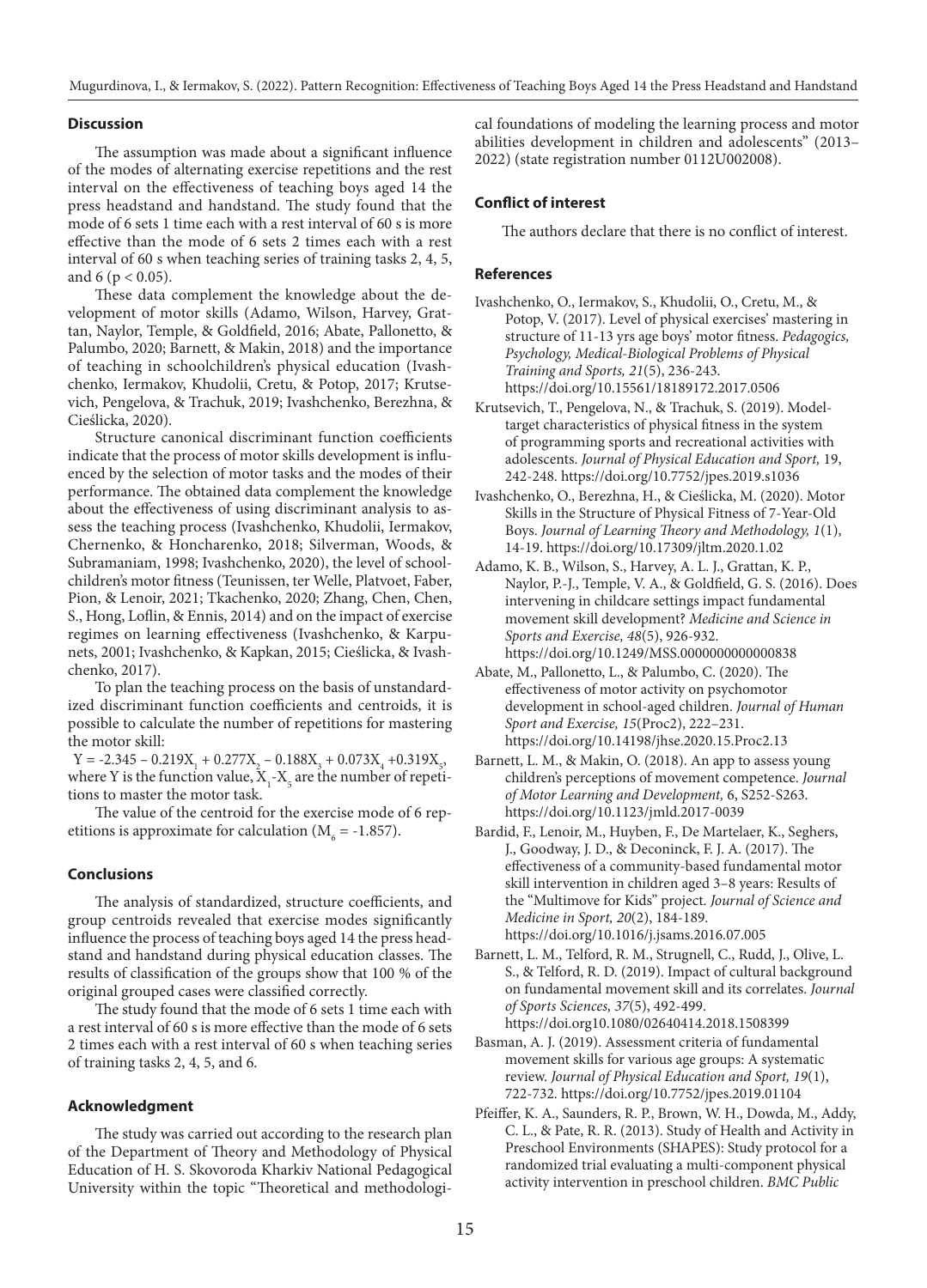*Health, 13*(1), 728.

https://doi.org/10.1186/1471-2458-13-728

- Bryant, E. S., James, R. S., Birch, S. L., & Duncan, M. (2014). Prediction of habitual physical activity level and weight status from fundamental movement skill level. *Journal of sports sciences, 32*(19), 1775-1782. https://doi.org/10.1080/02640414.2014.918644
- Ivashchenko, O., Kapkan, O., Khudolii, O., & Yermakova, T. (2017). Informative Indicators of 14-15 Years' Age Boys' Motor Fitness. *Teorìâ ta Metodika Fìzičnogo Vihovannâ, 17*(2), 86-97. https://doi.org/10.17309/tmfv.2017.2.1193
- Ivashchenko, O. (2017). Methodological Approaches to Pedagogical Control of Motor Readiness of Girls Aged 6-10. *Teorìâ ta Metodika Fìzičnogo Vihovannâ, 17*(3), 126- 138. https://doi.org/10.17309/tmfv.2017.3.1197
- Kapkan, O., Khudolii, O., & Bartik, P. (2019). Pattern Recognition: Motor Skills Development in Girls Aged 15. *Teorìâ ta Metodika Fìzičnogo Vihovannâ, 19*(1), 44-52. https://doi.org/10.17309/tmfv.2019.1.06
- Khudolii, O., Kapkan, O., Harkusha, S., Marchenko, S., & Veremeenko, V. (2020). Motor Skills Development: Optimization of Teaching Boys Aged 15 Press Headstand and Handstand. *Teorìâ ta Metodika Fìzičnogo Vihovannâ, 20*(1), 42-48. https://doi.org/10.17309/tmfv.2020.1.06
- Ivashchenko, O., Abdulkhalikova, T., & Cieślicka, M. (2017). Effectiveness of Motor Skills Development in 5th-7th Grade Girls at Different Modes of Physical Exercises. *Teorìâ ta Metodika Fìzičnogo Vihovannâ, 17*(4), 201-207. https://doi.org/10.17309/tmfv.2017.4.1205
- Marchenko, S., & Kovalenko, K. (2020). Optimization of Teaching Boys Aged 10 Mae-Geri (Front Kick) Technique in Kyokushin Karate. *Journal of Learning Theory and Methodology, 1*(1), 33–39.

https://doi.org/10.17309/jltm.2020.1.05

- Marchenko, S., Jagiello, W., Iermakov, S., Ivashchenko, O., & Khudolii, O. (2021). Pattern recognition: modes of teaching boys aged 10 mae-geri (front kick) technique in kyokushin karate. *ARCH BUDO,* 17, 253-261.
- Ivashchenko, O., Nosko, Y., & Ferents, V. (2019). Strength Abilities: Dynamics of Training Effect of Strength Exercises in Girls Aged 9. *Teorìâ ta Metodika Fìzičnogo Vihovannâ, 19*(4), 200-208. https://doi.org/10.17309/tmfv.2019.4.06
- Ivashchenko, O., Khudolii, O., Iermakov, S., Chernenko, S., & Honcharenko, O. (2018). Full factorial experiment and discriminant analysis in determining peculiarities of motor skills development in boys aged 9. *Journal of Physical Education and Sport,* 18, 1958-1965. https://doi.org/10.7752/jpes.2018.s4289
- Silverman, S., Woods, A. M., & Subramaniam, P. R. (1998). Task structures, feedback to individual students, and student skill level in physical education. *Research Quarterly for Exercise and Sport, 69*(4), 420-424. https://doi.org/10.1080/02701367.1998.10607718
- Ivashchenko, O. (2020). Research Program: Modeling of Motor Abilities Development and Teaching of Schoolchildren. *Teorìâ ta Metodika Fìzičnogo Vihovannâ, 20*(1), 32-41. https://doi.org/10.17309/tmfv.2020.1.05
- Teunissen, J. W. A., ter Welle, S. S., Platvoet, S. S., Faber, I., Pion, J., & Lenoir, M. (2021). Similarities and differences between sports subserving systematic talent transfer and development: The case of paddle sports. *Journal of Science and Medicine in Sport, 24*(2), 200-205. https://doi.org/10.1016/j.jsams.2020.09.005
- Tkachenko, M. (2020). Peculiarities of Motor Fitness Dynamics of 5TH-6TH Grade Students during a School Year. *Teoria ta Metodika Fizicnogo Vihovanna, 20*(1), 49-55. https://doi.org/10.17309/tmfv.2020.1.07
- Zhang, T., Chen, A., Chen, S., Hong, D., Loflin, J., & Ennis, C. (2014). Constructing cardiovascular fitness knowledge in physical education. *European Physical Education Review, 20*(4), 425-443. https://doi.org/10.1177/1356336X14524865
- Cieślicka, M., & Ivashchenko, O. (2017). Features of formation of the cumulative effect of power loads in boys 7 years old. *Journal of Education, Health and Sport, 7*(1), 198-208.
- Ivashchenko, O. V., & Karpunets, T. V. (2001). Normatyvni pokaznyky trenuvalnykh navantazhen na pochatkovomu etapi pidhotovky yunykh himnastok 6-8 rokiv. *Teorìâ ta Metodika Fìzičnogo Vihovannâ,* (3), 19-24. Retrieved from https://tmfv.com.ua/journal/article/view/23
- Ivashchenko, O. V., & Kapkan, O. O. (2015). Simulation of process of 14-15 years old girls' training of light athletic and gymnastic exercises. *Pedagogics, psychology, medicalbiological problems of physical training and sports, 19*(8), 32-39. https://doi.org/10.15561/18189172.2015.0805

# **РОЗПІЗНАННЯ ОБРАЗІВ: ЕФЕКТИВНІСТЬ ПРОЦЕСУ НАВЧАННЯ СТІЙКИ СИЛОЮ НА ГОЛОВІ І РУКАХ ХЛОПЦІВ 14 РОКІВ**

**Інна Мугурудінова1ABCD, Сергій Єрмаков2, 3ABCD**

1 Харківський національний педагогічний університет імені Г.С. Сковороди 2 Гданський університет фізичного виховання і спорту  $\rm{^{3}X}$ арківська державна академія дизайну і мистецтв

Авторський вклад: A – дизайн дослідження; B – збір даних; C – статаналіз; D – підготовка рукопису; E – збір коштів

Реферат. Статья: 6 с., 9 табл., 2 рис., 28 джерел.

**Мета дослідження** – визначити вплив режимів виконання вправ на ефективність процесу навчання стійки силою на голові і руках хлопців 14 років.

**Матеріали і методи.** У дослідженні прийняли участь 20 хлопців 14 років. Діти та їхні батьки були інформовані про всі особливості дослідження і дали згоду на участь